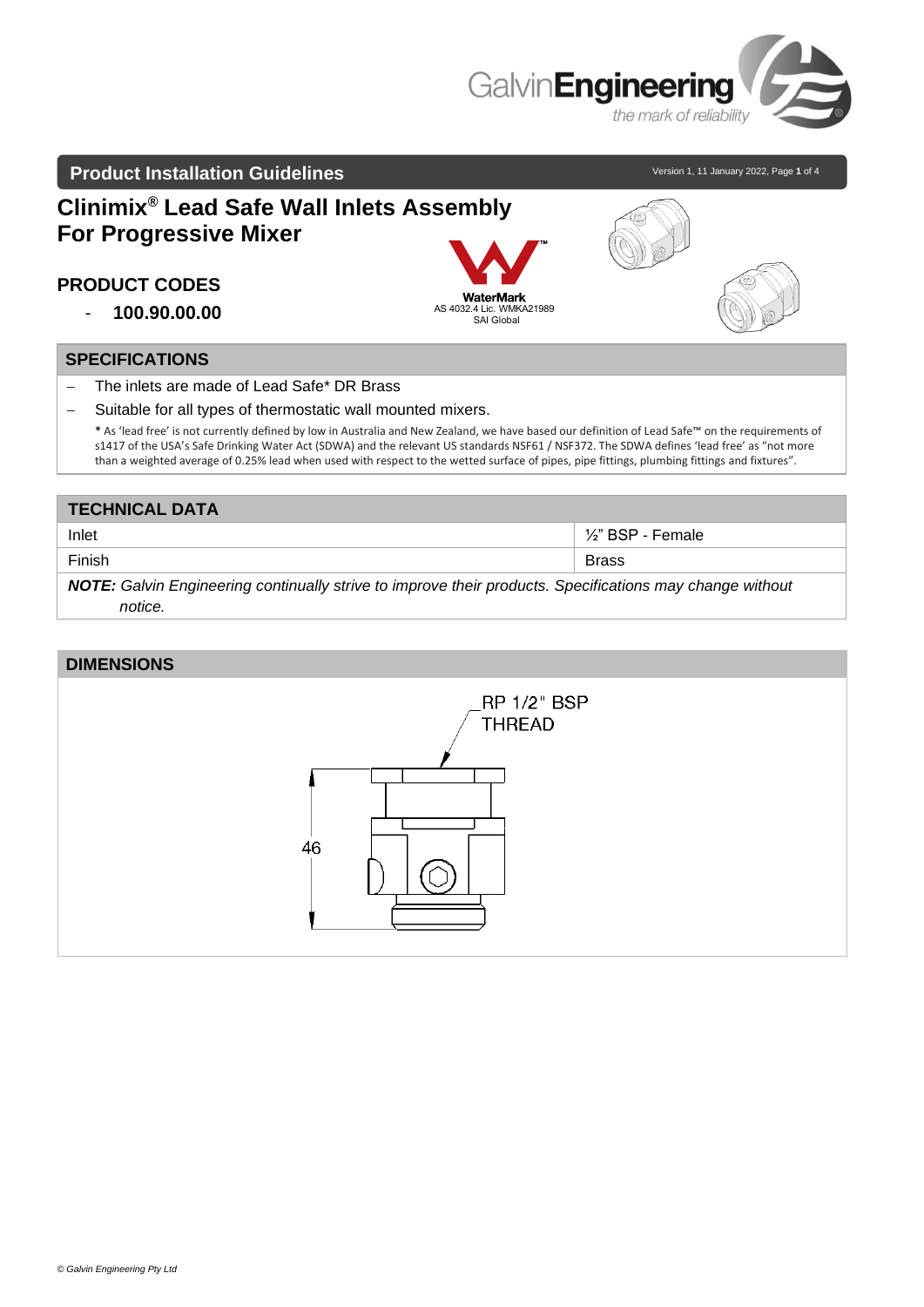## **INSTALLATION**

*INSTALLATION COMPLIANCE: Galvin Engineering products must be installed in accordance with these installation instructions and in accordance with AS/NZS 3500, the PCA and your local regulatory requirements. Water and/or electrical supply conditions must also comply to the applicable national and/or state standards. Failing to comply with these provisions shall void the product warranty and may affect the performance of the product.*

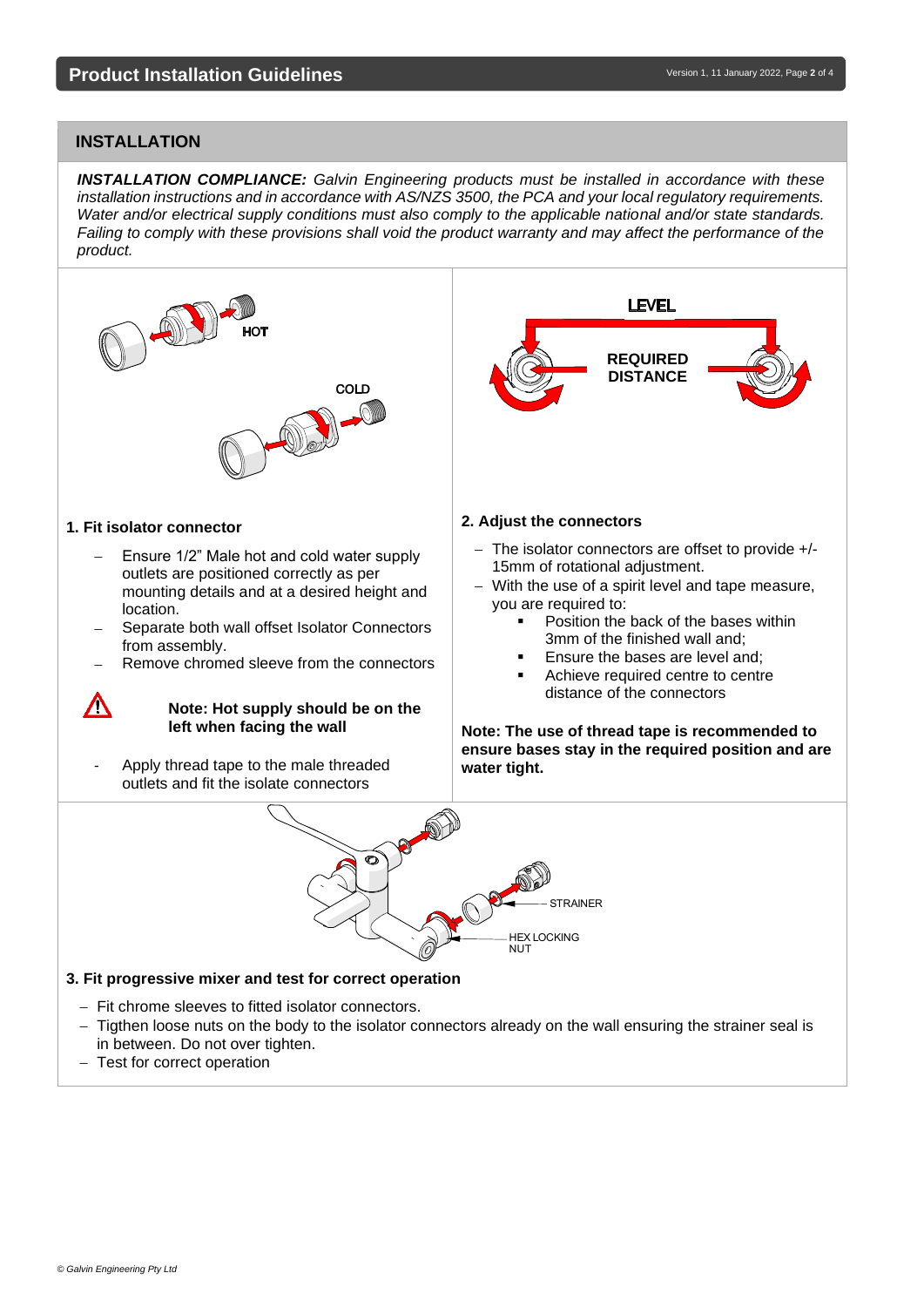#### **DISINFECTION**

This fitting is equipped with a disinfecting feature, which allows an engineer to feed water from the hot inlet via a temporary by-pass hose\* into the cold inlet. This hot water then passes through the cold inlet, the thermostatic mixing chamber and out through the mixed water outlet. The temporary bypass hose is inserted into special valve connectors in the inlet tails normally concealed by the shrouds.

**Safety Note: Care should be taken when carrying out the following procedure to avoid contact with hot water and hot surfaces. We recommend the use of protective hand wear.**

To disinfect the fitting proceed as follows:

- 1. Slide forward the wall shrouds.
- 2. Isolate both inlets by turning the isolation valves through 90° anti-clockwise (see picture 1 below).
- 3. Unscrew the two plugs (see picture 2 below) and fit the two G 3/8" x G 1/8" fittings from the Disinfection kit (WM-PMDK). Fit the supplied flexi-hose between these fittings (see pictures 3 and 4 below).
- 4. Now turn the hot isolation valve clockwise (see picture 5 below).
- 5. Turn on the mixer. Hot water will now pass from the hot inlet, through the by-pass hose into the cold inlet and into the thermostatic mixing chamber and spout.
- 6. Once the desired disinfection time is complete, isolate the hot water supply (see picture 5 below).
- 7. Remove hose and nipples and refit plugs (see pictures 6, 7 and 8 below). Turn on water supply (see picture 9 below) and reset sensor for correct operation.

**Warning:** hose will be hot after disinfection process, remove with caution.

\* Disinfection hose kit (WM-PMDK) is not supplied with this tap but can be purchased separately. See Galvin Engineering for details.

See Table 3 below for a guide to disinfection temperatures v/s time: